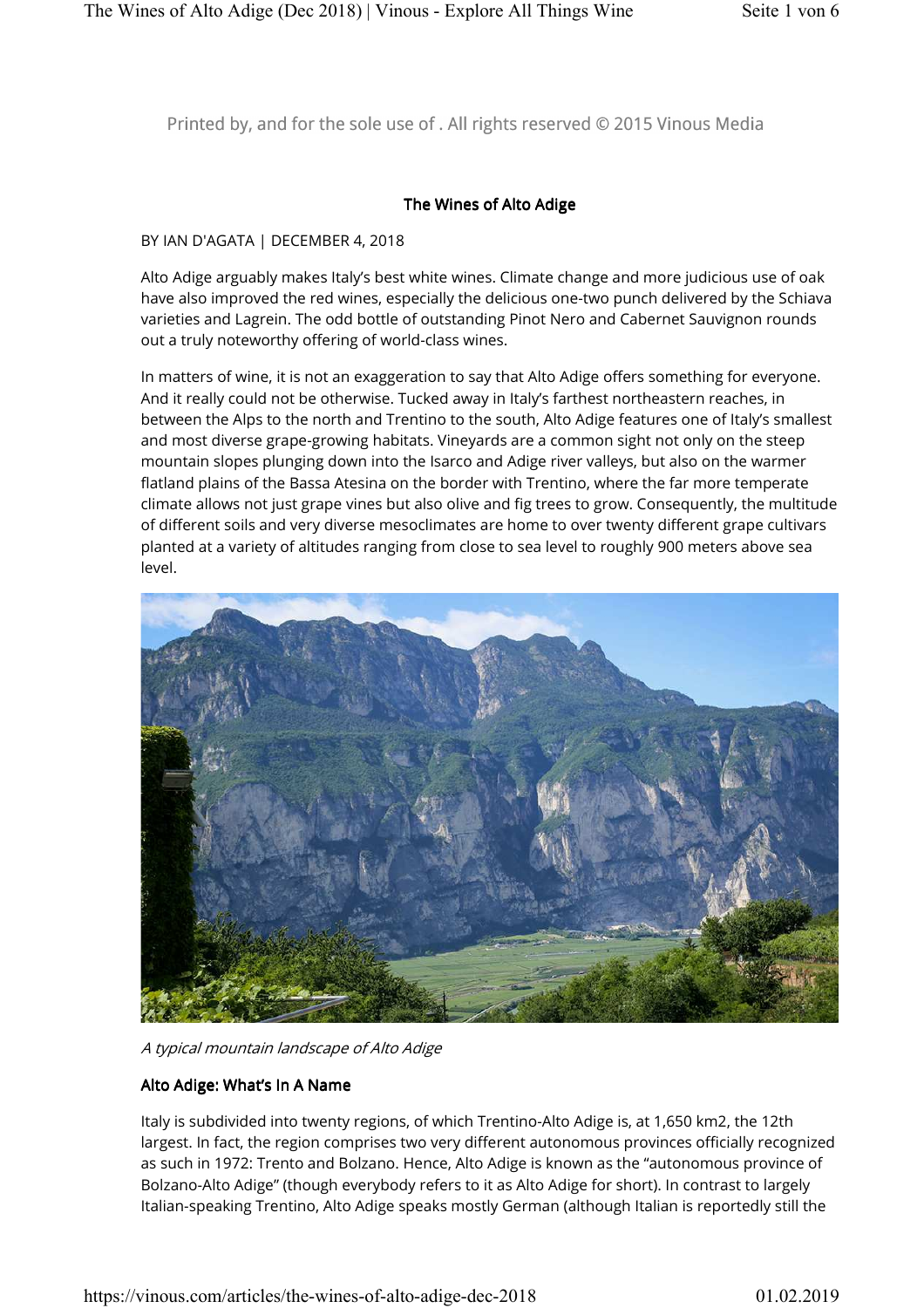most common language in five Alto Adige communes: Bolzano, Bronzolo, Laives, Salorno and Vadena). Actually, in both Trentino and Alto-Adige (and Veneto too), a separate ethnic group also speaks Ladin, a Rhaeto-Romance language (the Ladin territory is made up of five valleys in the Dolomite Alps: the Fascia Valley in Trentino; Val Gardena and Val Badia in Alto Adige; and Livinallongo and Ampezzo in Veneto). In any case, Trentino-Alto Adige is one of Italy's most sparsely populated regions (only Basilicata, Molise and Valle D'Aosta have fewer inhabitants), and the region's population density drops precipitously in the highest mountain areas.

To put Alto Adige's viticulture into perspective, consider that the region has 5,300 hectares of vineyards, and about 5,000 wine producers, which translates into the smallest average ownership of land per producer in Italy by a wide margin. This means that cooperatives play an important role in Alto Adige; fortunately, these rank, and not just in my opinion, among Italy's outstanding wineries. It is by no means an exaggeration to state that any credible list of Italy's top twenty white wine producers includes at least three or four Alto Adige cooperatives (Nalles Magrè, San Michele Appiano, Terlano, and Tramin are all likely candidates for that prestigious list of names). But Alto Adige boasts many top-notch privately owned wine estates as well (Alois Lageder, Elena Walch, Franz Haas, Hofstatter and Tiefenbrunner are just some of the names that immediately spring to mind), making this part of Italy a hot spot for distinctive, delicious wines in all colors (white, red or pink) and styles (dry and sweet).

## The Grapes

Unlike most everywhere else in Italy, Alto Adige boasts success with both native and international grape varieties. Over 55% of the vineyards are planted to white grapes (a percentage that appears to be steadily increasing each year): Pinot Grigio, Pinot Bianco, Chardonnay, Gewürztraminer, Sauvignon Blanc, Sylvaner, Kerner, Müller-Thurgau, Riesling, Moscato Giallo and even Grüner Veltliner (simply called Veltliner in Italy) all thrive here. And all but Chardonnay (like just about everywhere else in Italy) and Veltliner make world-class wines. Red grapes include the native Schiava varieties, Lagrein and Moscato Rosa, and the international Pinot Nero, Merlot, and Cabernet Sauvignon (Cabernet Franc is rarer). And while Alto Adige's northern climate and essentially alpine location would logically seem to favor white wine production, red wines (helped by the intensely hot summers and encroaching climate change) have a long and distinguished history in the area. Keep in mind that Alto Adige is one of the few places in Italy where wines are mostly labeled by grape variety (making it far easier for foreigners to understand and buy the wines), but there are also some specific denominations worth knowing: Colli di Bolzano (or Bozner Leiten, in German), Meranese di Collina (Meraner), Caldaro (Kaltarersee), Santa Maddalena (St. Magdalener), Terlano, Valle Isarco (Eisackthaler), Val Venosta and Valdadige (Etschtaler); the last of these is more relevant for the quantity of its production than the quality.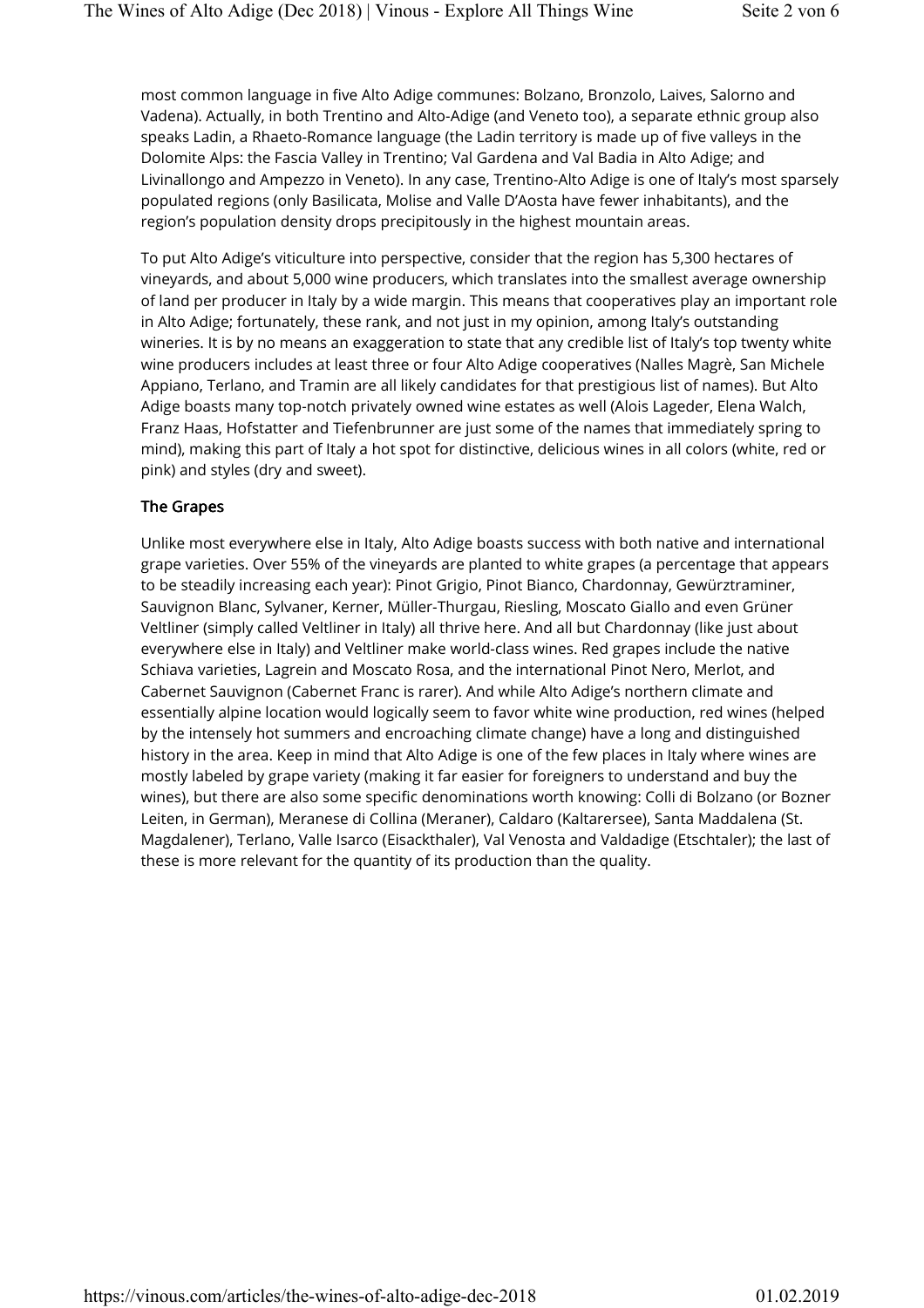

A lineup of wines tasted at Nals Margreid

## The Wines

Alto Adige makes one of the best, if not the best, Pinot Biancos (Weissburgunder) in the world. Floral, mineral, and very refined, these wines are poster children for the axiom that "less is more," but those who like their white wines buttery and opulent might find them thin and lacking in sheer flesh and size. However, only Germany and Austria make Pinot Biancos of a similar precision and purity. By contrast, Alto Adige's Pinot Grigios, though solid and lovely, rarely equal the quality (in terms of depth, complexity and uniqueness) of the Pinot Biancos. There is no such concern with Gewürztraminer, a grape variety that gives wines that are arguably second only to those of Alsace in sheer varietal character and power. Even better, Alto Adige's Gewürzes are always classically dry, with far less residual sugar than most wines made with this variety. Sauvignon Blanc also performs admirably in Alto Adige: the wines are extremely good, made in a style falling somewhere in between the pungency of New Zealand and the flesh of the Loire's Pouilly-Fumés. Finally, Alto Adige's Valle Isarco denomination (consisting of a narrow valley that extends diagonally northeast from Bolzano) makes outstanding world-class wines from the likes of Sylvaner, Müller-Thurgau and Kerner. All are made in a vibrantly refreshing and classically dry style; the Kerners especially are probably the best wines made with this variety I have tasted from anywhere in the world. In fact, the only possible caveat with Alto Adige's white wines is their potential alcohol: because of the extremely hot and fairly short summers, grapes accumulate sugar easily in Alto Adige. But in order to pick at full physiologic maturity, wine producers have to let grapes hang and risk making slightly higher-octane wines than they might otherwise like (white wines with 14% alcohol are more the rule than the exception in Alto Adige). However, I find that high alcohol levels are rarely a problem in Alto Adige's best white wines.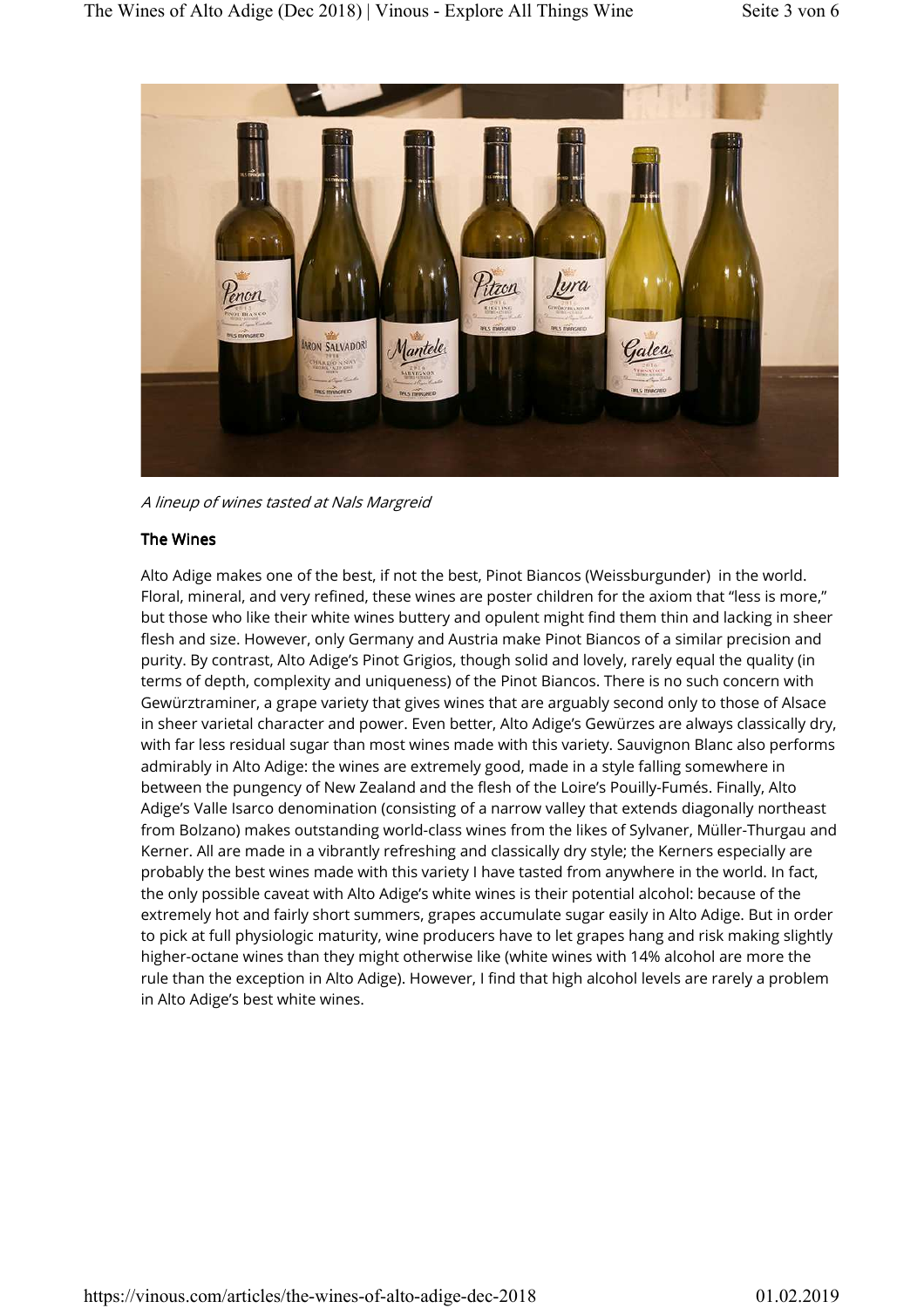

The Hofstatt vineyard that supplies grapes for Tiefenbrunner's magnificent Müller-Thurgau Feldmarschall

The good news does not stop at the whites: wine lovers will find plenty to like among the reds too. Lagrein gives tarry, fleshy, full-bodied red wines that can improve up to about ten years of age from the vintage, while the three Schiava varieties give delicious light, crisp red wines (it is noteworthy that many Schiava wines are made from extremely old vines). Alto Adige's Cabernet Sauvignons can be surprisingly good in warmer years, though the more weather-challenged vintages unfailingly deliver green-streaked wines that no amount of glossy new oak can help. By contrast, Merlots are usually less interesting, given that the province's short, hot summers do not often allow this variety to develop wines of the depth and magic Merlot is capable of. Alto Adige's Pinot Nero wines have greatly improved over the years, but the simple truth is that the most talked-about and awarded wines made with this variety still rely on sexy oak for most of their appeal, rather than depth and complexity of ripe, juicy fruit.

Last but not least, do not overlook Alto Adige's remarkably good stickies. Moscato Giallo and Moscato Rosa often boast uncommon levels of purity and precision; the former are usually ultraluscious and sweet, while the latter can be found in a larger variety of styles, ranging from highly fragrant and bright to viscously decadent and thick.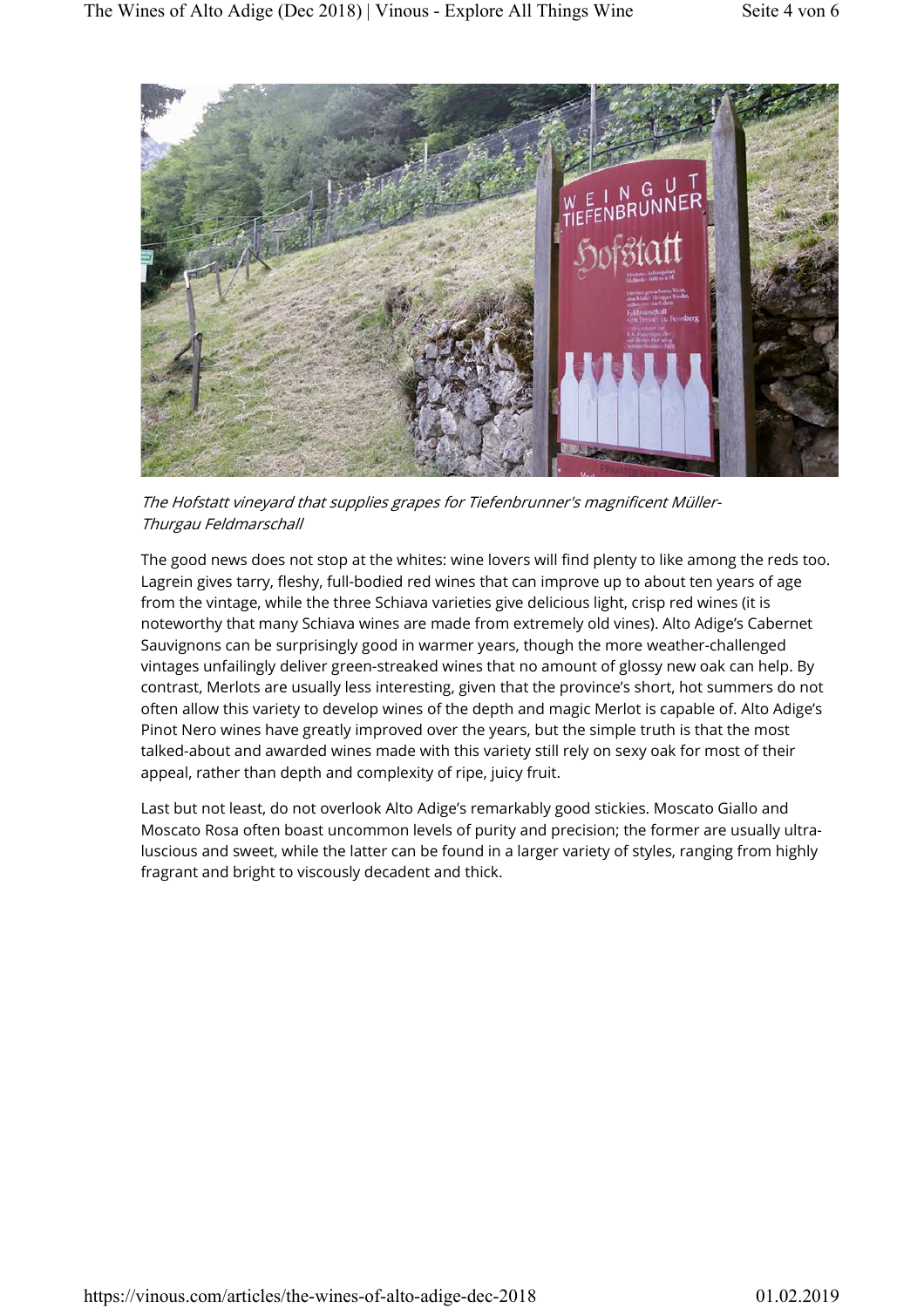

Modern cellars in Alto Adige look nothing like those of the past

## Recent Vintages

To be perfectly clear, the 2017, 2016 and 2015 wines I tasted from Alto Adige this year were some of the most impressive in memory, especially the reds. In fact, I do not recall a better regional performance this year than what I saw in Alto Adige.

The 2017 vintage was one of the most challenging in recent years. A mild spring caused early budbreak, only to wreak havoc in vineyards with late April frost and hail episodes. The former hit a five-kilometer area around the town of Magrè, while the latter hit in spotty fashion in the lower flatlands. The summer was extremely hot, leading to early flowering and very ripe grapes. Because of a very dry, hot July, production volumes were down by 30% or more. Harvest was roughly two weeks earlier than in 2016, with many estates beginning to pick at the end of August, something they had never done before.

By contrast, 2016 was an ideal vintage for Alto Adige's white wines, though it began inauspiciously with a mostly wet spring and a late April frost episode. The first half of summer also proved difficult in many areas, with wet and humid weather leading to significant disease pressure. However, the growing season was long, with a slightly cooler-than-usual summer and an almost perfect autumn (with especially high diurnal temperature variations from mid-August through September). For the most part, the white wines are fresh, perfumed and very precise, while reds are sleeker, with vegetal streaks that are evident in less successful examples.

The 2015 vintage was very hot, and care was needed not to harvest overripe grapes. For the most part, I would say that producers succeeded admirably. The 2015 red wines are often spectacular, especially the Lagreins, which are quite simply the best (as in the most complete, well-balanced, deep and complex) young wines made with this variety that I have ever tasted. The Schiavas and Cabernet Sauvignons are also noteworthy. The white wines are also surprisingly fresh and fragrant.

# You Might Also Enjoy

Nals-Margreid: Pinot Bianco Sirmian 1986 – 2016, Ian D'Agata, January 2018

Köfererhof Kerner: 2006-2014, Ian D'Agata, February 2017